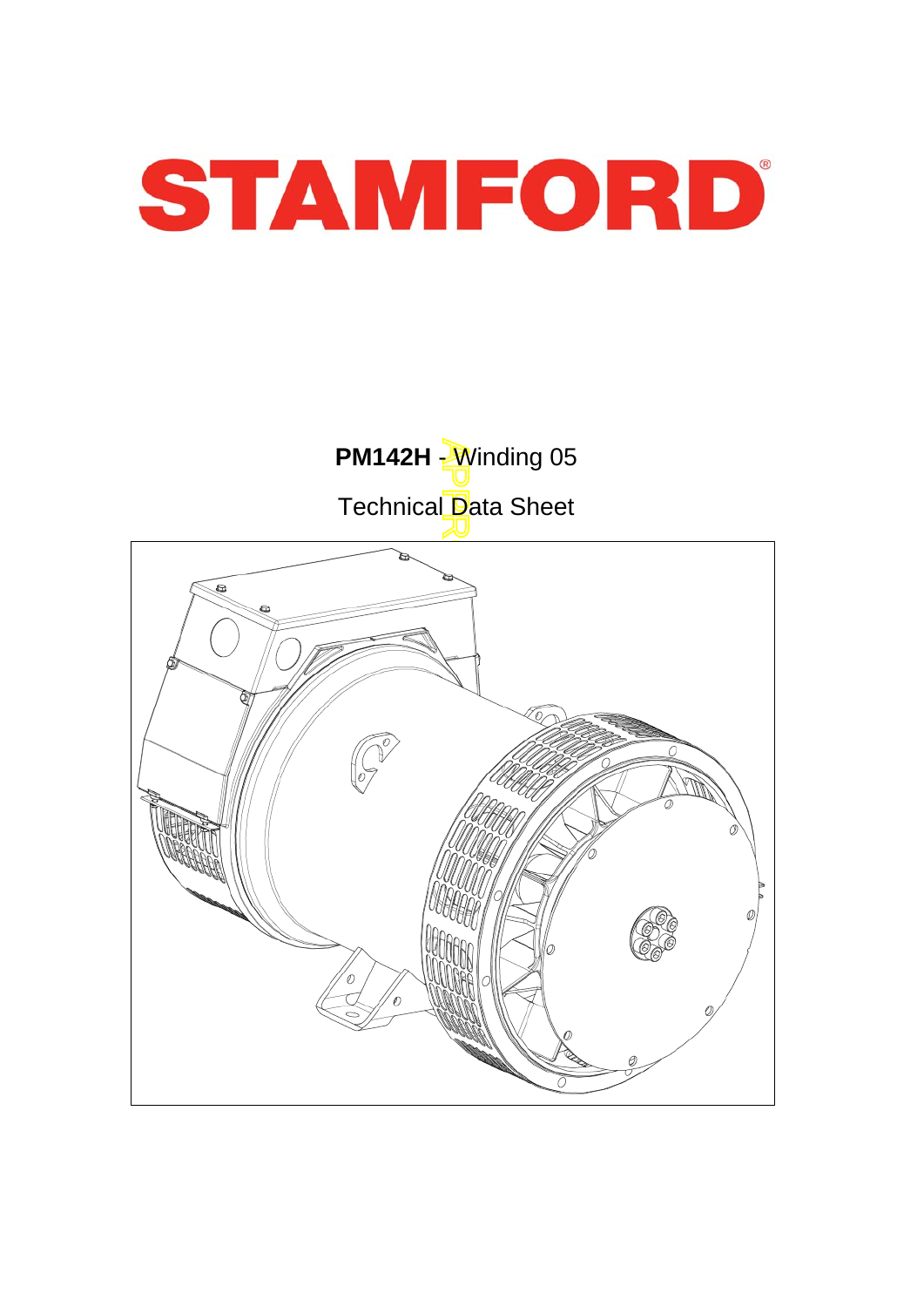### PM142H **SPECIFICATIONS & OPTIONS**



#### **STANDARDS**

Marine generators may be certified to Lloyds, DnV, Bureau Veritas, ABS, Germanischer-Lloyd or RINA.

Other standards and certifications can be considered on request.

#### **VOLTAGE REGULATOR**

#### **AS480 AVR**

With this self-excited system the main stator provides power via the AVR to the exciter stator. The high efficiency semi-conductors of the AVR ensure positive build-up from initial low levels of residual voltage.

The exciter rotor output is fed to the main rotor through a three-phase full-wave bridge rectifier. The rectifier is protected by a surge suppressor against surges caused, fo r example, by short circuit or out-of-phase paralleling. The AS480 will support limited accessories, RFI suppession remote voltage trimmer and for the P1 range only a 'droop' Current Transformer (CT) to permit parallel operation with other ac generators.

The AVR can be fitted to either side of the generator in its own housing in the non-drive end bracket.

#### **Excitation Boost System (EBS)**

The EBS is a single, self-contained unit, attached to the non-drive end of the generator.

APPROVED DOCUMENT The EBS unit consists of the Excitation Boost Controller (EBC) and an Excitation Boost Generator (EBG). Under fault conditions, or when the generator is subjected to a large impact load such as a motor starting, the generator voltage will drop. The EBC senses the drop in voltage and engages the output power of the EBG. This additional power feeds the generator's excitation system, supporting the load until breaker discrimination can remove the fault or enable the generator to pick up a motor and drive the voltage recovery.

### **WINDINGS & ELECTRICAL PERFORMANCE**

All generator stators are wound to 2/3 pitch. This eliminates triplen (3rd, 9th, 15th …) harmonics on the voltage waveform and is found to be the optimum design for trouble-free supply of non-linear loads. The 2/3 pitch design avoids excessive neutral currents sometimes seen with higher winding pitches, when in parallel with the mains. A fully connected damper winding reduces oscillations during paralleling. This winding, with the 2/3 pitch and carefully selected pole and tooth designs, ensures very low waveform distortion.

### **TERMINALS & TERMINAL BOX**

Dedicated Single Phase generators have 4 ends brought out to the terminals, which are mounted at the non-drive end of the generator. A sheet steel terminal box contains provides ample space for the customers' wiring and gland arrangements. Alternative terminal boxes are available fo r customers who want to fit additional components in the terminal box.

### **SHAFT & KEYS**

All generator rotors are dynamically balanced to better than BS6861:Part 1 Grade 2.5 for minimum vibration in operation. Two bearing generators are balanced with a half key.

### **INSULATION / IMPREGNATION**

The insulation system is class 'H'.

All wound components are impregnated with materials and processes designed specifically to provide the high build required for static windings and the high mechanical strength required for rotating components.

### **QUALITY ASSURANCE**

Generators are manufactured using production procedures having a quality assurance level to BS EN ISO 9001.

The stated voltage regulation may not be maintained in the presence of certain radio transmitted signals. Any change in performance will fall within the limits of Criteria B' of EN 61000-6-2:2001. At no time will the steady-state voltage regulation exceed 2%.

### **DE RATES**

All values tabulated on page 6 are subiect to the following reductions

5% when air inlet filters are fitted.

3% for every 500 metres by which the operating altitude exceeds 1000 metres above mean sea level.

3% for every 5°C by which the operational ambient temperature exceeds 50°C.

 Note: Requirement for operating in an ambient exceeding 60°C must be referred to the factory.

5% For reverse rotation (Standard rotation CW when viewed from DE)

*NB Continuous development of our products entitles us to change specification details without notice, therefore they must not be regarded as binding.* 

*Front cover drawing typical of product range.*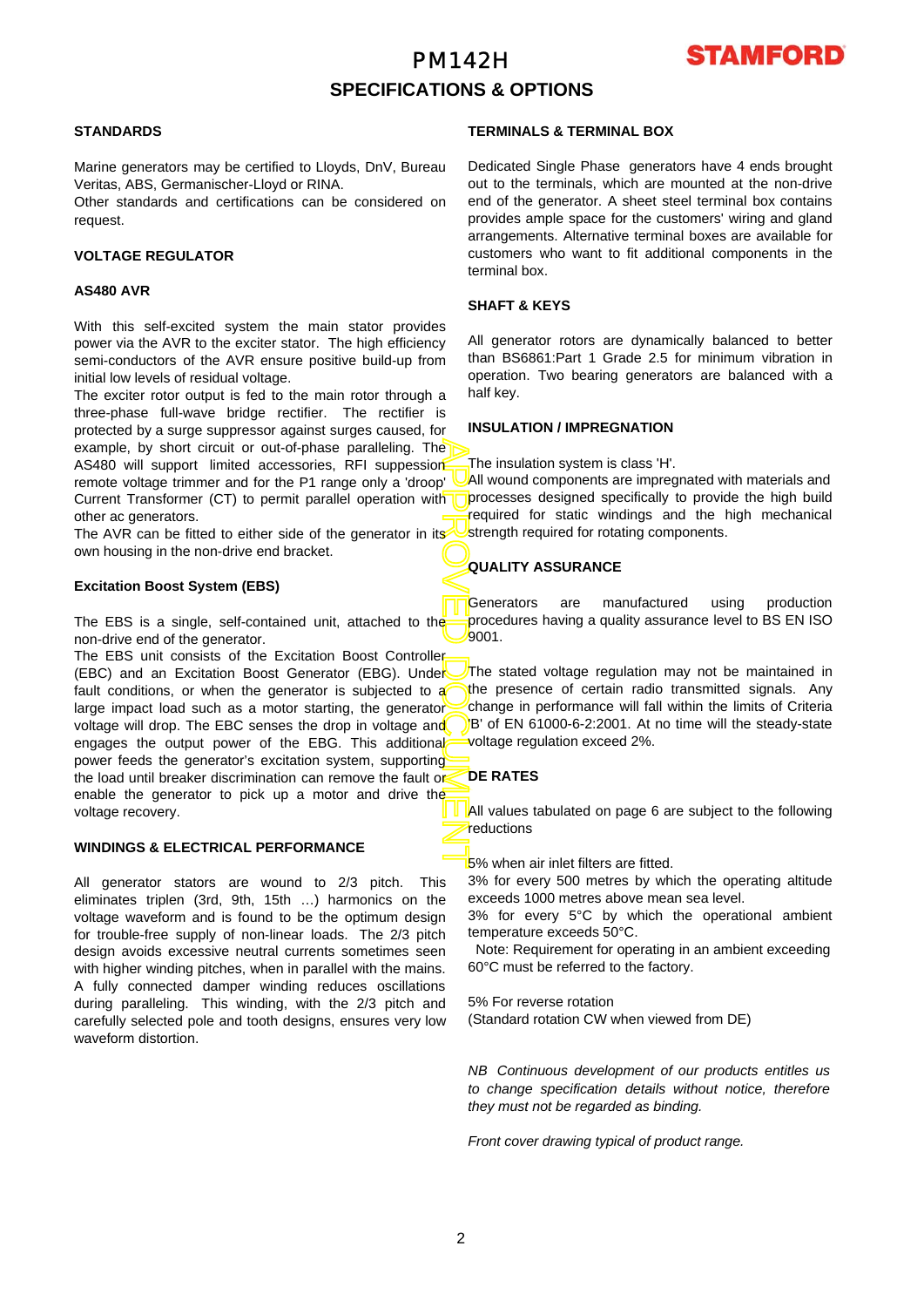### PM142H

# **STAMFORD**

### **WINDING 05**

| <b>CONTROL SYSTEM</b>                                                           | AS480 AVR WITH EXCITATION BOOST SYSTEM (EBS)       |              |                                        |                                                                                      |                         |             |  |  |  |
|---------------------------------------------------------------------------------|----------------------------------------------------|--------------|----------------------------------------|--------------------------------------------------------------------------------------|-------------------------|-------------|--|--|--|
| <b>VOLTAGE REGULATION</b>                                                       | ± 1.0 %                                            |              |                                        |                                                                                      |                         |             |  |  |  |
| <b>SUSTAINED SHORT CIRCUIT</b>                                                  | REFER TO SHORT CIRCUIT DECREMENT CURVE (page 5)    |              |                                        |                                                                                      |                         |             |  |  |  |
| <b>INSULATION SYSTEM</b>                                                        | <b>CLASS H</b>                                     |              |                                        |                                                                                      |                         |             |  |  |  |
| <b>PROTECTION</b>                                                               | IP <sub>23</sub>                                   |              |                                        |                                                                                      |                         |             |  |  |  |
| <b>RATED POWER FACTOR</b>                                                       | 0.8                                                |              |                                        |                                                                                      |                         |             |  |  |  |
| <b>STATOR WINDING</b>                                                           |                                                    |              |                                        | SINGLE LAYER CONCENTRIC                                                              |                         |             |  |  |  |
| <b>WINDING PITCH</b>                                                            |                                                    |              | <b>TWO THIRDS</b>                      |                                                                                      |                         |             |  |  |  |
| <b>WINDING LEADS</b>                                                            |                                                    |              | 4                                      |                                                                                      |                         |             |  |  |  |
| <b>STATOR WDG, RESISTANCE</b>                                                   |                                                    |              |                                        | 0.077 Ohms AT 22°C SERIES CONNECTED                                                  |                         |             |  |  |  |
| <b>ROTOR WDG. RESISTANCE</b>                                                    |                                                    |              | 1.59 Ohms at 22°C                      |                                                                                      |                         |             |  |  |  |
| <b>EXCITER STATOR RESISTANCE</b>                                                |                                                    |              | 20 Ohms at 22°C                        |                                                                                      |                         |             |  |  |  |
| <b>EXCITER ROTOR RESISTANCE</b>                                                 |                                                    |              | 0.105 Ohms PER PHASE AT 22°C           |                                                                                      |                         |             |  |  |  |
| <b>EBS STATOR RESISTANCE</b>                                                    |                                                    |              | 12.9 Ohms at 22°C                      |                                                                                      |                         |             |  |  |  |
| R.F.I. SUPPRESSION                                                              |                                                    |              |                                        | BS EN 61000-6-2 & BS EN 61000-6-4, VDE 0875G, VDE 0875N. refer to factory for others |                         |             |  |  |  |
| <b>WAVEFORM DISTORTION</b>                                                      |                                                    |              |                                        | NO LOAD $\leq 1.5\%$ NON-DISTORTING LINEAR LOAD $< 5.0\%$                            |                         |             |  |  |  |
| <b>MAXIMUM OVERSPEED</b>                                                        |                                                    |              | 4500 Rev/Min                           |                                                                                      |                         |             |  |  |  |
| <b>BEARING DRIVE END</b>                                                        |                                                    |              | BALL. 6310-2RS (ISO)                   |                                                                                      |                         |             |  |  |  |
| BEARING NON-DRIVE END                                                           |                                                    |              | BALL. 6306-2RS (ISO)                   |                                                                                      |                         |             |  |  |  |
|                                                                                 | 1 BEARING                                          |              | 2 BEARING                              |                                                                                      |                         |             |  |  |  |
|                                                                                 | WITH EBS                                           |              | <b>WITHOUT EBS</b>                     | WITH EBS                                                                             |                         | WITHOUT EBS |  |  |  |
| <b>WEIGHT COMP. GENERATOR</b>                                                   | 172.5 kg                                           | <u>u u u</u> | 170.8 kg                               | 175.5 kg                                                                             |                         | 173.8 kg    |  |  |  |
| <b>WEIGHT WOUND STATOR</b>                                                      | 85.1 kg                                            |              | 85.1 kg<br>85.1 kg                     |                                                                                      | 85.1 kg                 |             |  |  |  |
| <b>WEIGHT WOUND ROTOR</b>                                                       | 50.86 kg                                           |              | 49.16 kg<br>52.58 kg                   |                                                                                      | 50.88 kg                |             |  |  |  |
| <b>WR<sup>2</sup> INERTIA</b>                                                   | $0.1517$ kgm <sup>2</sup>                          |              | 0.15 kgm <sup>2</sup><br>0.1522 $kgm2$ |                                                                                      | 0.1505 kgm <sup>2</sup> |             |  |  |  |
| SHIPPING WEIGHTS in a crate                                                     | 191 kg                                             |              | 189.3 kg                               | 200 kg                                                                               | 198.3 kg                |             |  |  |  |
| <b>PACKING CRATE SIZE</b>                                                       | $85 \times 51 \times 67$ (cm)<br>85 x 51 x 67 (cm) |              |                                        |                                                                                      |                         |             |  |  |  |
| TELEPHONE INTERFERENCE                                                          | THF<2%                                             |              |                                        |                                                                                      | <b>TIF&lt;50</b>        |             |  |  |  |
| <b>COOLING AIR</b>                                                              |                                                    |              | 0.205 m <sup>3</sup> /sec 434 cfm      |                                                                                      |                         |             |  |  |  |
| <b>VOLTAGE SERIES</b>                                                           | 220                                                |              | 230                                    |                                                                                      | 240                     |             |  |  |  |
| <b>VOLTAGE PARALLEL</b>                                                         | 110                                                |              | 115                                    |                                                                                      | 120                     |             |  |  |  |
| <b>kVA BASE RATING FOR REACTANCE</b><br><b>VALUES</b>                           | 23.7                                               |              |                                        | 23.7                                                                                 | 23.7                    |             |  |  |  |
| Xd DIR. AXIS SYNCHRONOUS                                                        | 1.70                                               |              |                                        | 1.55                                                                                 | 1.42                    |             |  |  |  |
| X'd DIR. AXIS TRANSIENT                                                         | 0.18                                               |              |                                        | 0.17                                                                                 | 0.15                    |             |  |  |  |
| X"d DIR. AXIS SUBTRANSIENT                                                      | 0.11                                               |              |                                        | 0.10                                                                                 | 0.09                    |             |  |  |  |
| Xq QUAD. AXIS REACTANCE                                                         | 0.84                                               |              |                                        | 0.77                                                                                 | 0.71                    |             |  |  |  |
| X"q QUAD. AXIS SUBTRANSIENT                                                     | 0.20                                               |              |                                        | 0.19                                                                                 | 0.17                    |             |  |  |  |
| XL LEAKAGE REACTANCE                                                            | 0.06                                               |              |                                        | 0.06                                                                                 | 0.05                    |             |  |  |  |
| X <sub>2</sub> NEGATIVE SEQUENCE                                                | 0.16                                               |              |                                        | 0.14                                                                                 | 0.13                    |             |  |  |  |
| X <sub>0</sub> ZERO SEQUENCE                                                    | 0.06<br>0.06<br>0.05                               |              |                                        |                                                                                      |                         |             |  |  |  |
| REACTANCES ARE SATURATED<br>VALUES ARE PER UNIT AT RATING AND VOLTAGE INDICATED |                                                    |              |                                        |                                                                                      |                         |             |  |  |  |
| T'd TRANSIENT TIME CONST.                                                       |                                                    |              | 0.023 s                                |                                                                                      |                         |             |  |  |  |
| T"d SUB-TRANSTIME CONST.                                                        | 0.006 s                                            |              |                                        |                                                                                      |                         |             |  |  |  |
| T'do O.C. FIELD TIME CONST.                                                     | 0.43 s                                             |              |                                        |                                                                                      |                         |             |  |  |  |
| Ta ARMATURE TIME CONST.                                                         | 0.004 s                                            |              |                                        |                                                                                      |                         |             |  |  |  |
| <b>SHORT CIRCUIT RATIO</b>                                                      | 1/Xd                                               |              |                                        |                                                                                      |                         |             |  |  |  |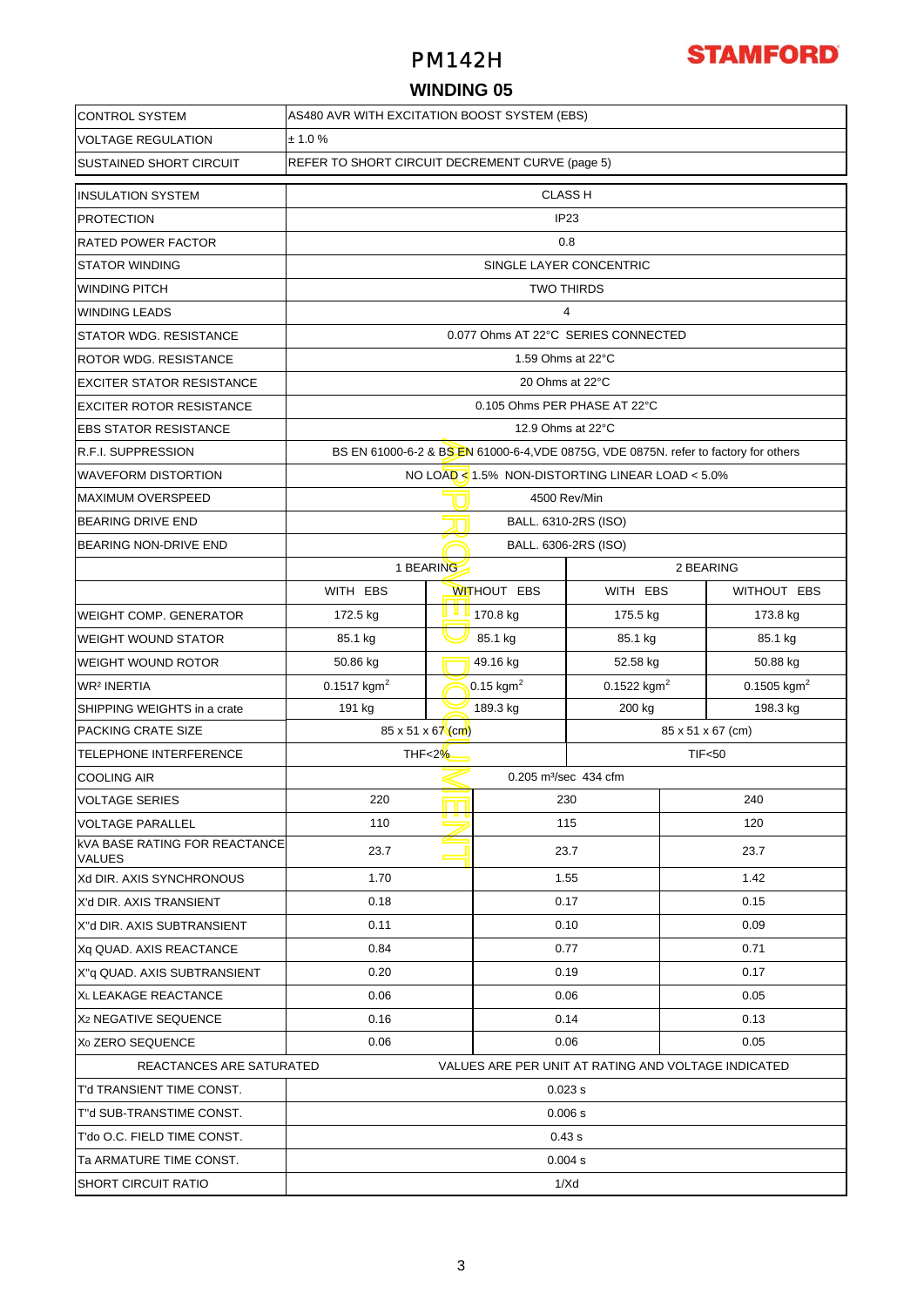

PM142H

**Winding 05**



### **SINGLE PHASE EFFICIENCY CURVES**



 $0.90$ 

 $1.00$ 

 $1.10$ 23.7 KVA

 $0.80\,$ 

 $70$ 

 $65 -$ 

 $0.20$ 

 $0.40$ 

 $0.50$ 

 $0.60$ 

 $0.70$ 

 $0.30$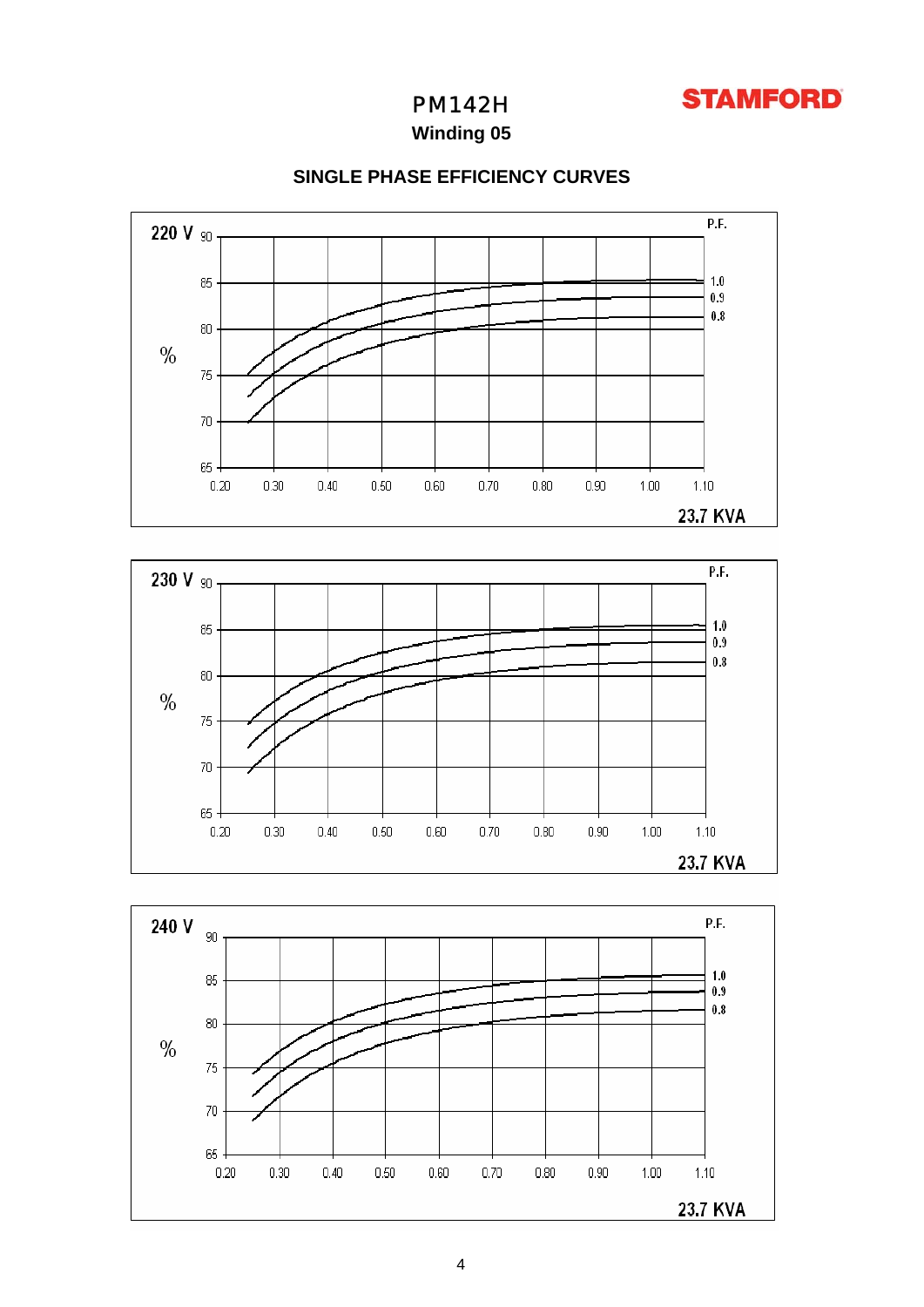

**Locked Rotor Motor Startin g Curve** PM142H **Winding 05**



**Short Circuit Decrement Curve. No-load Excitation at Rated Speed Based on series connection.**



Sustained Short Circuit = 487 Amps

### **Note**

The following multiplication factors should be used to adjust the values from curve between time 0.001 seconds and the minimum current point in respect of nominal operating voltage :

| Voltage | Factor |
|---------|--------|
| 220V    | X 1.00 |
| 230V    | X 1.05 |
| 240V    | X 1 09 |

The sustained current value is constant irrespective of voltage level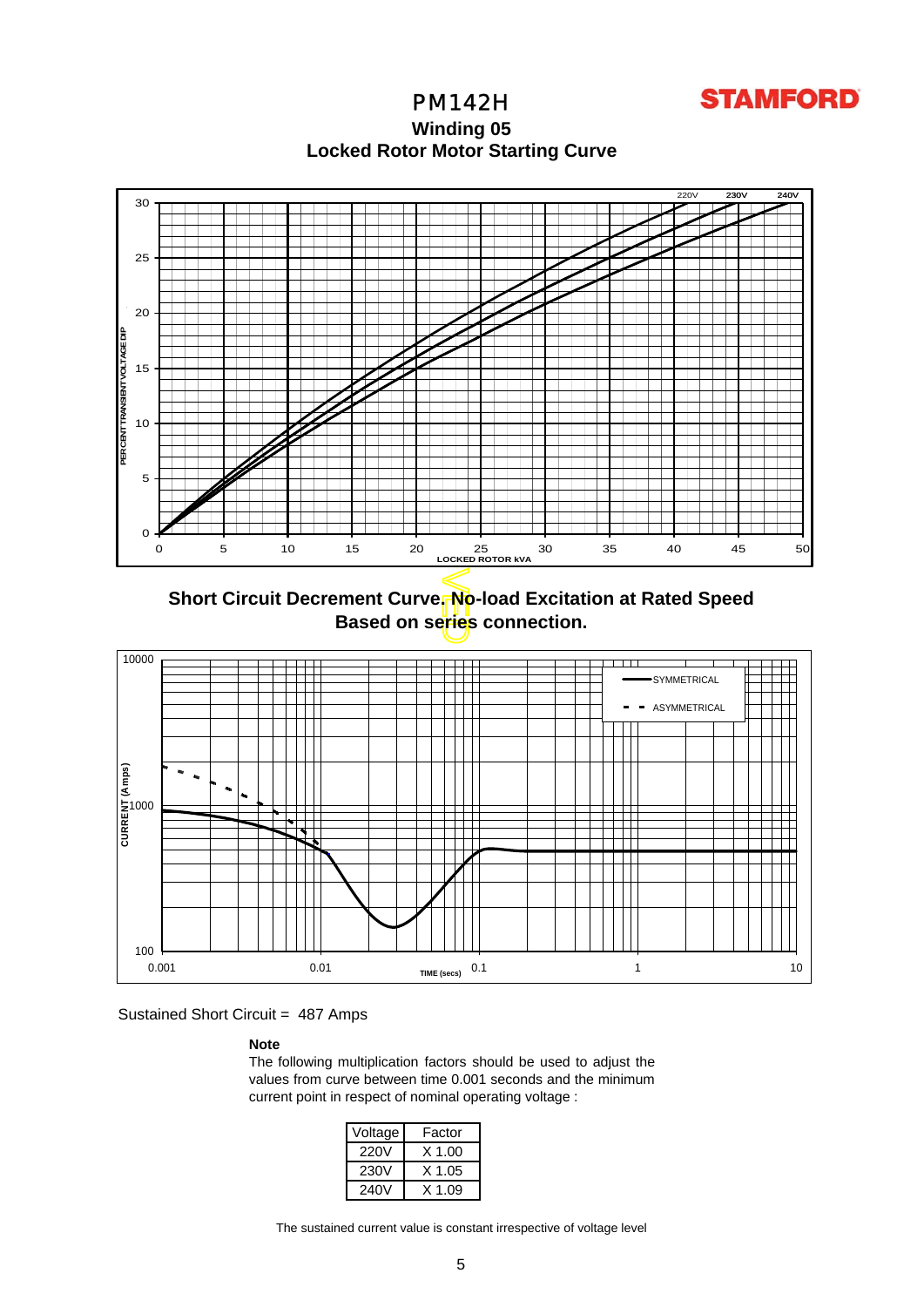## **STAMFORD**

## PM142H

## **Winding 05**

# **50**Hz

### **RATINGS**

|                   | Cont. $E - 65/50^{\circ}C$ |      |      | Cont. B - 70/50°C |      |      | Cont. $F - 90/50^{\circ}C$ |      |      | Cont. H - 110/50°C |      |      |
|-------------------|----------------------------|------|------|-------------------|------|------|----------------------------|------|------|--------------------|------|------|
| Class - Temp Rise | 0.8 <sub>pf</sub>          |      |      | 0.8 <sub>pf</sub> |      |      | 0.8 <sub>pf</sub>          |      |      | 0.8 <sub>pf</sub>  |      |      |
| Series (V)        | 220                        | 230  | 240  | 220               | 230  | 240  | 220                        | 230  | 240  | 220                | 230  | 240  |
| Parallel (V)      | 110                        | 115  | 120  | 110               | 115  | 120  | 110                        | 115  | 120  | 110                | 115  | 120  |
| <b>kVA</b>        | 18.2                       | 18.2 | 18.2 | 18.9              | 18.9 | 18.9 | 21.4                       | 21.4 | 21.4 | 23.7               | 23.7 | 23.7 |
| kW                | 14.6                       | 14.6 | 14.6 | 15.1              | 15.1 | 15.1 | 17.1                       | 17.1 | 17.1 | 19.0               | 19.0 | 19.0 |
| Efficiency (%)    | 80.8                       | 80.8 | 80.7 | 80.9              | 80.9 | 80.8 | 81.2                       | 81.3 | 81.3 | 81.3               | 81.4 | 81.5 |
| kW Input          | 18.1                       | 18.1 | 18.1 | 18.7              | 18.7 | 18.7 | 21.1                       | 21.0 | 21.0 | 23.4               | 23.3 | 23.3 |

|                                                                               | Cont. E - 65/50°C |                   |      | Cont. B-70/50°C   |      |      | Cont. F - 90/50°C |                |      | Cont. H - 110/50°C |      |                                    |
|-------------------------------------------------------------------------------|-------------------|-------------------|------|-------------------|------|------|-------------------|----------------|------|--------------------|------|------------------------------------|
| Class - Temp Rise                                                             | 1.0 <sub>pf</sub> |                   |      | 1.0 <sub>pf</sub> |      |      | 1.0 <sub>pf</sub> |                |      | 1.0 <sub>pf</sub>  |      |                                    |
| Series (V)                                                                    | 220               | 230               | 240  | 220               | 230  | 240  | 220               | 230            | 240  | 220                | 230  | 240                                |
| Parallel (V)                                                                  | 110               | 115               | 120  | 110               | 115  | 120  | 110               | 115            | 120  | 110                | 115  | 120                                |
| <b>kVA</b>                                                                    | 18.2              | 18.2              | 18.2 | 18.9              | 18.9 | 18.9 | 21.4              | 21.4           | 21.4 | 23.7               | 23.7 | 23.7                               |
| kW                                                                            | 18.2              | 18.2              | 18.2 | 18.9              | 18.9 | 18.9 | 21.4              | 21.4           | 21.4 | 23.7               | 23.7 | 23.7                               |
| Efficiency (%)                                                                | 84.8              | 84.8              | 84.8 | 84.9              | 85.0 | 85.0 | 85.2              | 85.3           | 85.3 | 85.3               | 85.4 | 85.5                               |
| kW Input                                                                      | 21.5              | 21.5              | 21.5 | 22.3              | 22.2 | 22.2 | 25.1              | 25.1           | 25.1 | 27.8               | 27.8 | 27.7                               |
|                                                                               |                   |                   |      |                   |      |      |                   |                |      |                    |      |                                    |
| <b>DIMENSIONS</b>                                                             |                   |                   |      |                   |      |      |                   |                |      |                    |      |                                    |
|                                                                               |                   |                   |      |                   |      |      |                   |                |      |                    |      |                                    |
| 754 (MAX) WHEN<br>646 (MAX) WHEN<br>FITTED WITH<br>rebsr<br>FITTED WITH 'EBS' |                   |                   |      |                   |      |      |                   |                |      |                    |      |                                    |
| - 672 (MAX) OVERALL -<br>564 (MAX) OVERALL                                    |                   |                   |      |                   |      |      |                   |                |      |                    |      |                                    |
| $\rightarrow$ 520 TO T/BOX LID $\rightarrow$<br>$-136 -$<br>424.5             |                   |                   |      |                   |      |      |                   |                |      |                    |      |                                    |
| $65 + -$                                                                      |                   |                   |      |                   |      |      |                   |                |      |                    |      |                                    |
|                                                                               |                   | <b>IN BREEGER</b> |      |                   |      | 220  |                   | <b>ARBORED</b> |      |                    |      | $-\pi$ $\pi$ $\circ$ $\pi$ $\circ$ |

 $\overline{\mathcal{L}}$ - 754 (MAX) WHEN<br>FITTED WITH 'EBS' - 646 (MAX) WHEN<br>FITTED WITH 'EBS' - 672 (MAX) OVERALL - $-564$  (MAX) OVERALL  $\rightarrow$  520 TO T/BOX LID-136  $-424.5$ 6.5  $\bigcirc$ **Note** HEALTH A  $\begin{array}{c} \end{array}$  $\begin{matrix} \end{matrix}$  $\sqrt{\frac{348.018}{48.002}}$ 220 ∕Г 9ÂA  $\overline{a}$ **MANION** 87 USEFULL<br>LENGTH 180 **tion**  $\mathbb{H} \mathbb{R}$ anna 鼺 80  $-198 -$ 105 CRS- $228 -$ 279 CRS-2 HOLES  $\emptyset$  14- $4-HOLES \not\emptyset 14$  $DIS$  $1 - BF$ **DAPTO** PL  $A^*$  $^{\circ}$ SAE  $SAE$ 

 $\frac{6}{405}$ 

 $\frac{451}{489}$ 

7

 $\overline{6}$ 

 $5.2$ 

 $\overline{\phantom{a}}$ 

 $\overline{\mathbb{H}}$ 

|     | 2-BRG ADAPTOR |  |  |  |  |  |
|-----|---------------|--|--|--|--|--|
| SAE | np i          |  |  |  |  |  |
| 5   | 359           |  |  |  |  |  |
| Λ   | 406           |  |  |  |  |  |
| 3   | 455           |  |  |  |  |  |
|     | 493           |  |  |  |  |  |